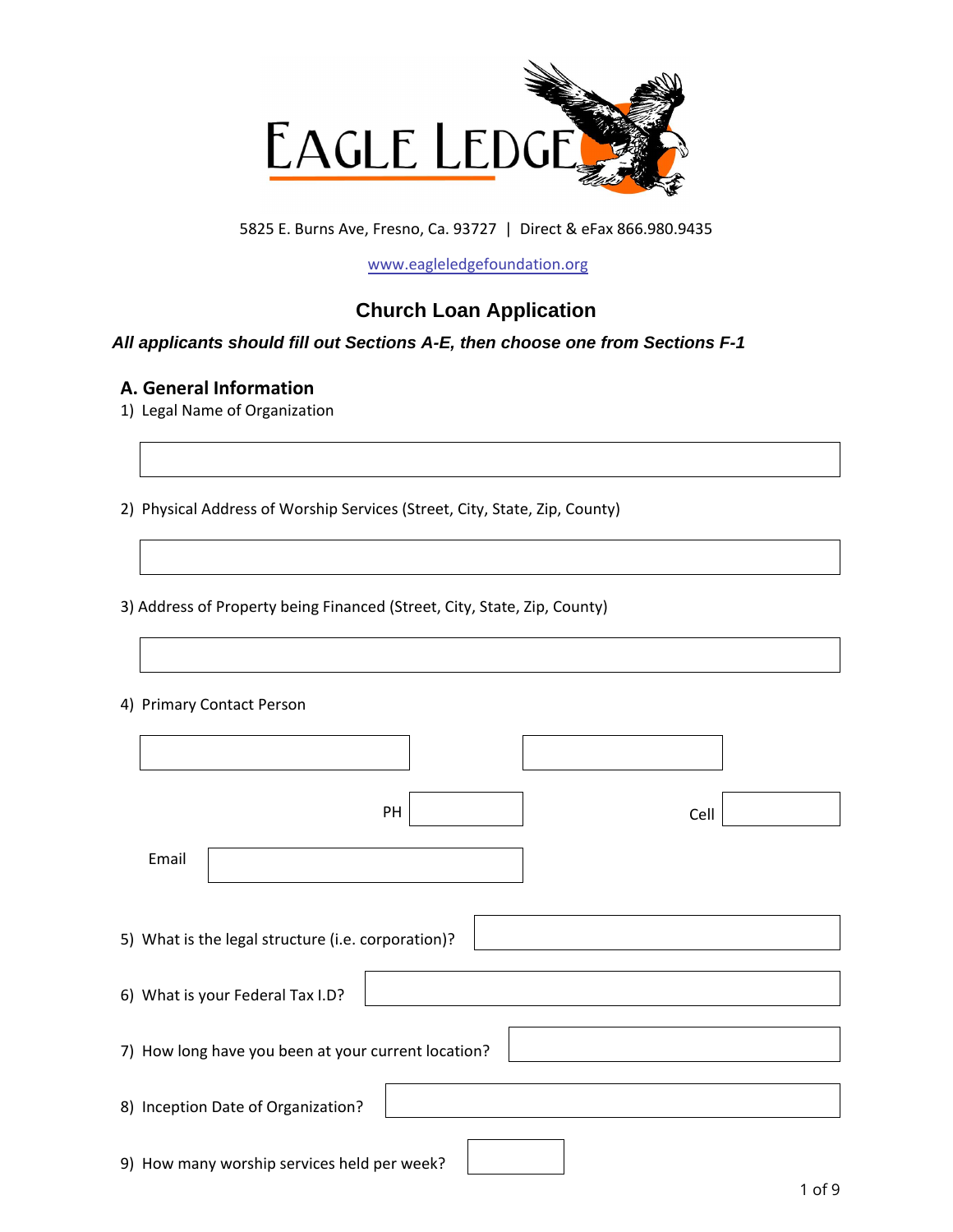| 10) What days and times are services held?  |                    |
|---------------------------------------------|--------------------|
| 11) Is there a formal tithing policy?       | - No<br><b>Yes</b> |
| 12) When are offerings collected?           |                    |
| 13) What are your bank (banks) names?       |                    |
| 14) Current balances<br>Savings Checking CD |                    |

### 15) Names of clergymen

| <b>Pastor or Ministers</b> | Title | Years in Office |  |
|----------------------------|-------|-----------------|--|
|                            |       |                 |  |
|                            |       |                 |  |
|                            |       |                 |  |
|                            |       |                 |  |
|                            |       |                 |  |

16) Is the church a member of a denominational body?  $\Box$  Yes  $\Box$  No

17) If yes, which one?

## 18) Persons in charge of financial decisions

| Official | Title | Years in Office   Secular Employee |
|----------|-------|------------------------------------|
|          |       |                                    |
|          |       |                                    |
|          |       |                                    |
|          |       |                                    |
|          |       |                                    |

## **B. Financial Information**

|                                | <b>YTD</b>   | Last year | 2 Yrs Ago | 3 Yrs Ago |
|--------------------------------|--------------|-----------|-----------|-----------|
| <b>Operating Budget</b>        |              |           |           |           |
| <b>Actual Operating Income</b> |              |           |           |           |
|                                | Lowest Month |           |           |           |
| Individual Members of Church   |              |           |           |           |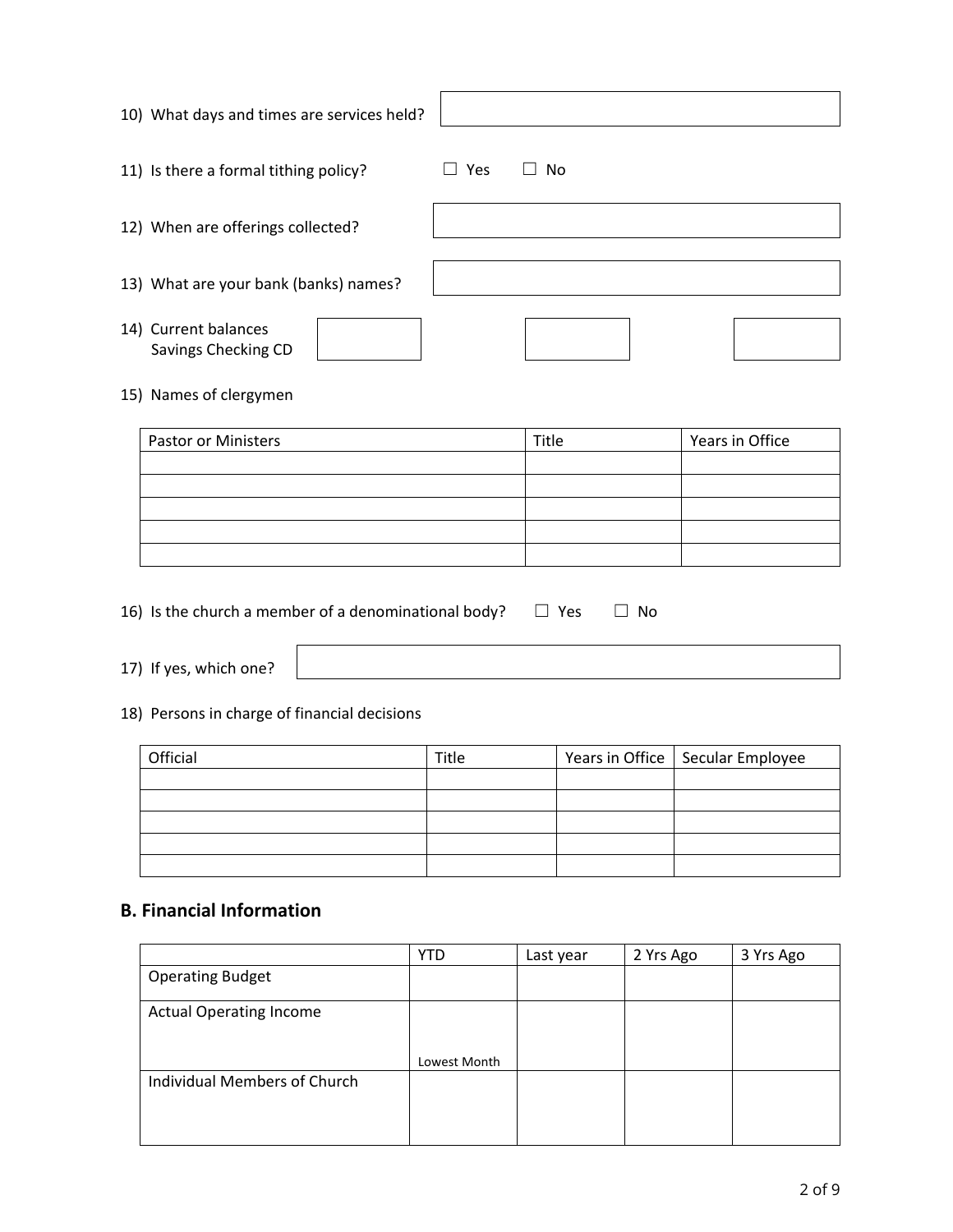| Giving Units *               |  |  |
|------------------------------|--|--|
| Average Worship Attendance   |  |  |
| Ave Sunday School Attendance |  |  |

\*A giving unit is defined as an adult who gives to the church through tithes and/or offerings. Example: A husband and wife who both work and give are 2 giving units. With a husband and wife where only one works there is 1 giving unit. A single adult that gives is 1 giving unit.

1) Breakdown of current membership\*

| Under 18           |  |
|--------------------|--|
| 18-30              |  |
| $30 - 60$          |  |
| Over <sub>60</sub> |  |

\*If your church uses alternate age groupings use your own (you may edit the age groups in this form)

| 2) Date membership rolls last purged?                                                                                                    |
|------------------------------------------------------------------------------------------------------------------------------------------|
| 3) Have you been 30 days late on any mortgage payment in the last 3 years?<br>$\Box$ Yes<br>No<br>If so, please give details             |
|                                                                                                                                          |
| 4) Are any members of your church going to receive loan proceeds?<br>Yes<br>No<br>$\overline{\phantom{0}}$<br>If so, please give details |
|                                                                                                                                          |
|                                                                                                                                          |
| 5) What is the current seating capacity of your church?                                                                                  |
| 6) Have any positions with your organization been permanently eliminated in the past three                                               |
| years?                                                                                                                                   |
| 7) If so, what date did the elimination go into effect and what was the annual savings?                                                  |
| Date?                                                                                                                                    |
| 8) Have any salary reductions been incorporated in the last three fiscal years?<br>$\Box$ Yes<br>No                                      |
| If so, when and how much?                                                                                                                |
| 9) What is the name, phone number, and email address of the person who prepared the financials?                                          |
|                                                                                                                                          |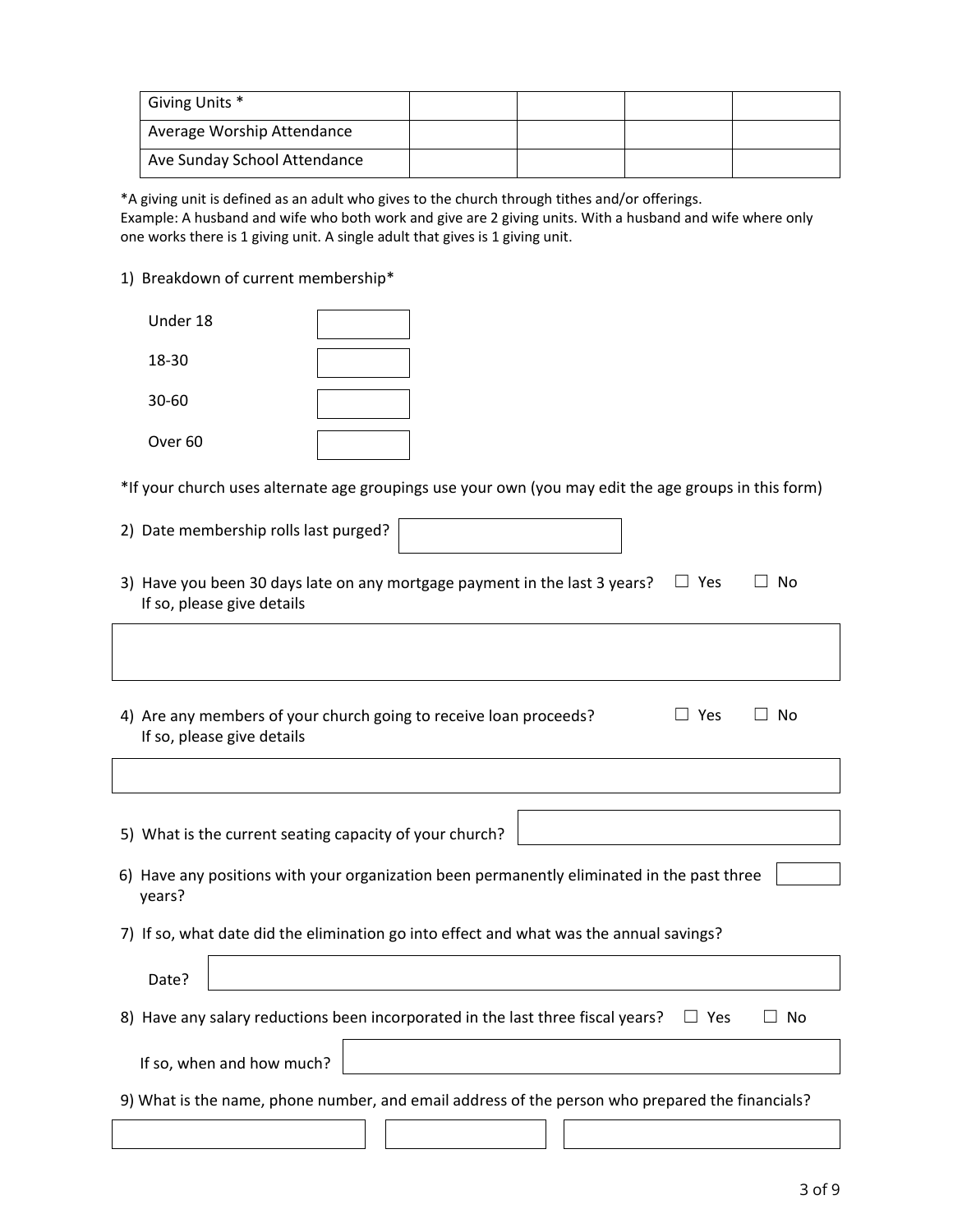#### 10) Please list any one-time expenses\* incurred during the periods listed below.

|                | Type of Expense | Amount spent | Amount spent | Amount spent | Amount spent |
|----------------|-----------------|--------------|--------------|--------------|--------------|
|                |                 | <b>YTD</b>   | Last Year    | 2 Years ago  | 3 Years ago  |
| 1              |                 |              |              |              |              |
|                |                 |              |              |              |              |
| $\overline{2}$ |                 |              |              |              |              |
| 3              |                 |              |              |              |              |
| $\overline{4}$ |                 |              |              |              |              |
| 5              |                 |              |              |              |              |

\* A one-time expense is something that rarely occurs like a celebration for a Pastor, a copier purchase, or a new roof.

## **C. Property Information**

Please List the Details of the Property (ies) being financed

| Property<br># | Property<br>Type | Sq.<br>Ft. | Address                         | Acres          | Date<br>Purchased | Purchase<br>Price | Estimated<br>Improvements<br>$\boldsymbol{\zeta^*}$ | Current<br>Est. Value |
|---------------|------------------|------------|---------------------------------|----------------|-------------------|-------------------|-----------------------------------------------------|-----------------------|
| i.e. 10       | Parsonage        | 950        | 123 Example St.<br>Anywhere, TX | $\overline{7}$ | 01/05/06          | \$500,000         | \$50,000                                            | \$650,000             |
|               |                  |            |                                 |                |                   |                   |                                                     |                       |
|               |                  |            |                                 |                |                   |                   |                                                     |                       |
|               |                  |            |                                 |                |                   |                   |                                                     |                       |
|               |                  |            |                                 |                |                   |                   |                                                     |                       |
|               |                  |            |                                 |                |                   |                   |                                                     |                       |

\*Please list the above Estimated Improvements in detail below. (This section is for improvements completed.)

|  | Property #   Year Completed   Construction Costs   Description |  |
|--|----------------------------------------------------------------|--|
|  |                                                                |  |
|  |                                                                |  |
|  |                                                                |  |
|  |                                                                |  |
|  |                                                                |  |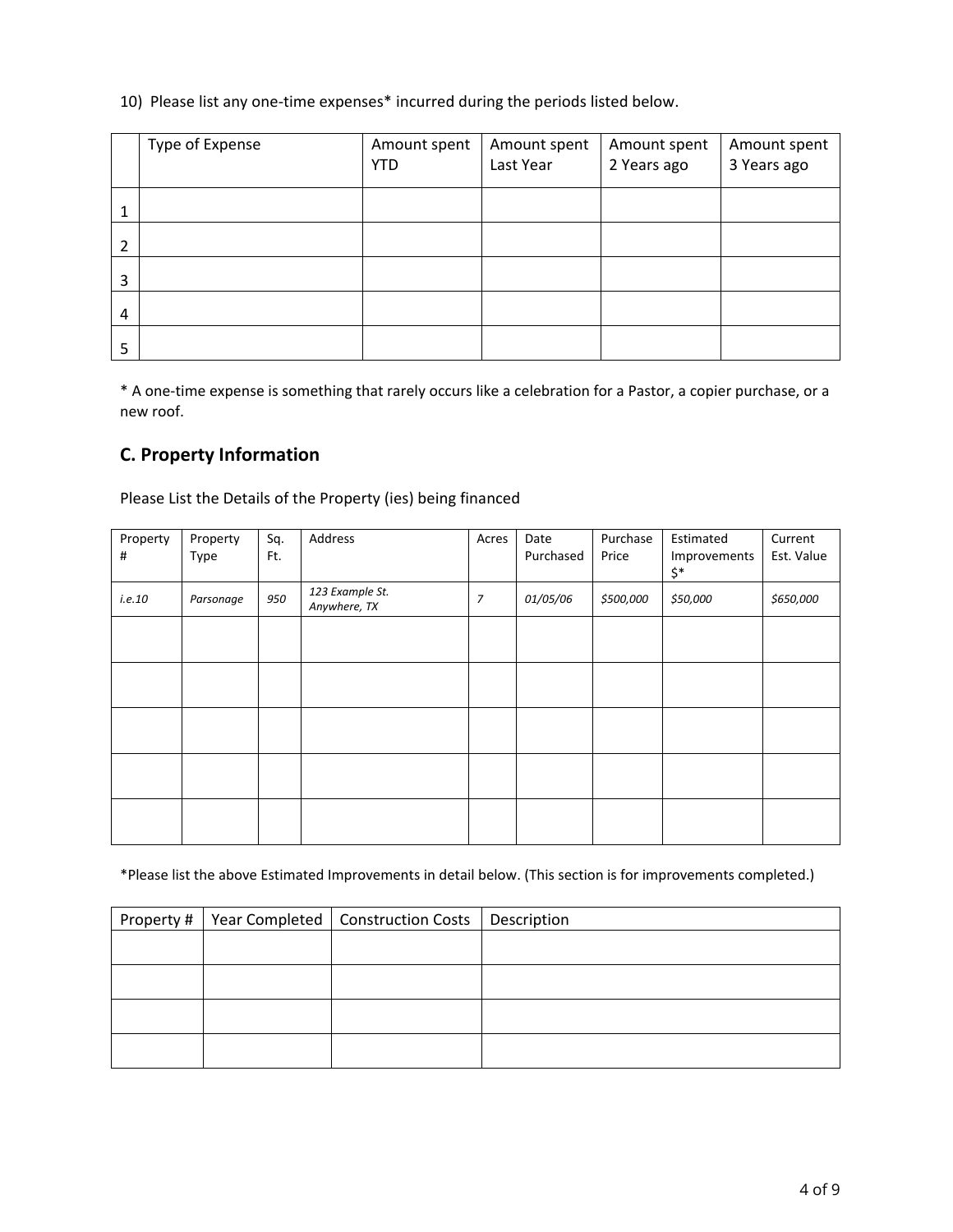# **D. Project Information**

1) Please tell us why you need this loan

| 2) Are you/will you be involved in a special fund raising campaign for this project? | Yes<br>$\Box$         | No             |  |  |
|--------------------------------------------------------------------------------------|-----------------------|----------------|--|--|
| a. If yes, what is/was the start date?                                               |                       |                |  |  |
| b. If yes, what is the length of the campaign?                                       |                       |                |  |  |
| c. If yes, how much is pledged to date?                                              |                       |                |  |  |
| d. How much has already been raised?                                                 |                       |                |  |  |
| <b>E. Loan Information</b>                                                           |                       |                |  |  |
| 1) What is the total amount of the loan request?                                     |                       |                |  |  |
| 2) Is Board of Trustees action necessary for this loan?                              | $\Box$ Yes            | No             |  |  |
| 3) Is congregation's approval necessary for this loan?                               | Yes                   | No             |  |  |
| 4) Is Higher Authority necessary for this loan?                                      | Yes<br>$\blacksquare$ | N <sub>0</sub> |  |  |
| 5) How will the loan proceeds be used?                                               |                       |                |  |  |

| Purpose             | Amount |
|---------------------|--------|
|                     |        |
|                     |        |
|                     |        |
|                     |        |
|                     |        |
| <b>Total</b> \$0.00 |        |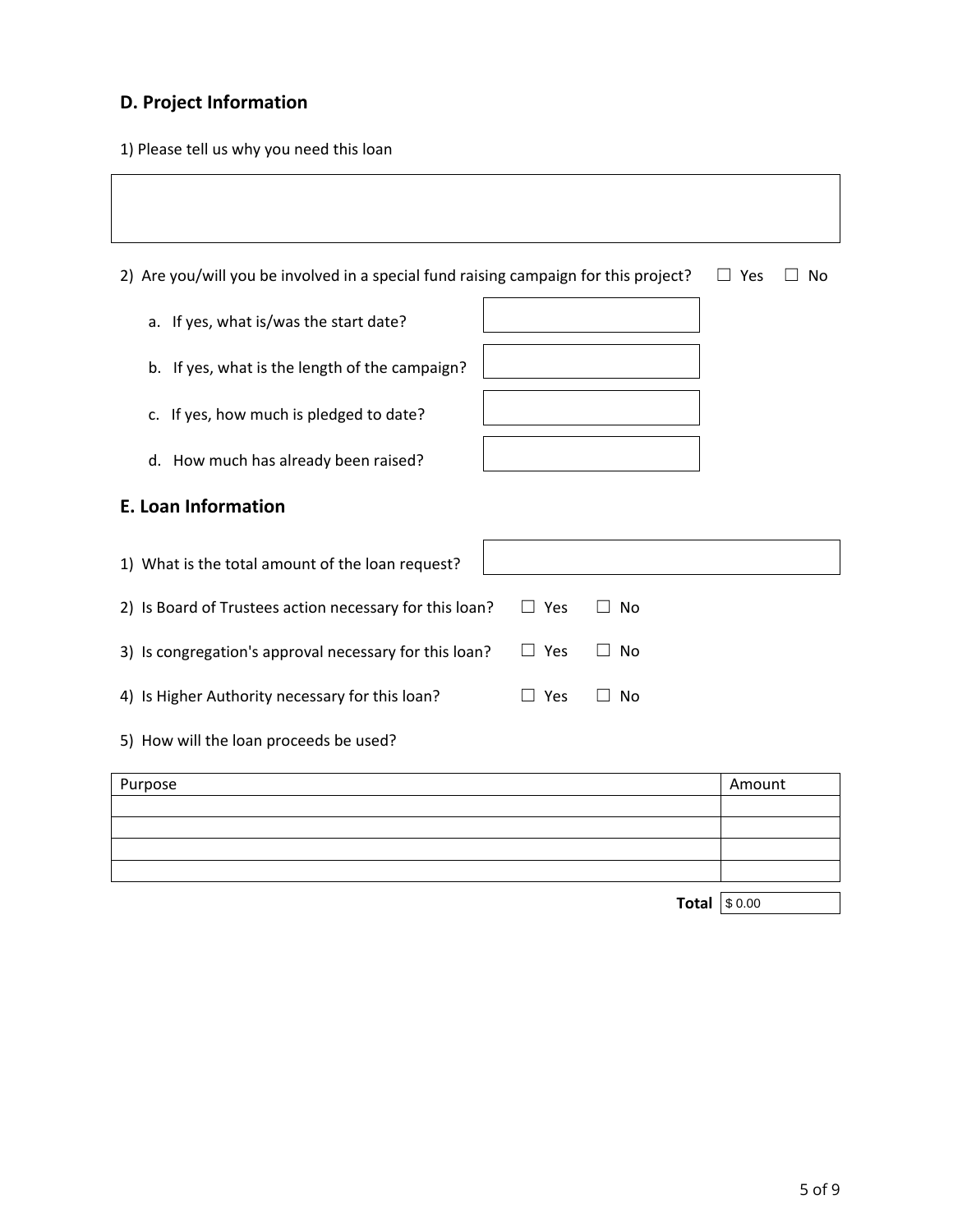| Fill out this section if Refinancing                                                                        |
|-------------------------------------------------------------------------------------------------------------|
| <b>F. REFINANCE INFORMATION</b>                                                                             |
| 1. Who is your loan currently financed with?                                                                |
| 2. How long have you had your current loan?                                                                 |
| 3. What is your current interest rate on your loan?                                                         |
| 4. What are your monthly principal and interest payments?                                                   |
| 5. Does your current loan have a balloon?<br>$\square$ Yes<br>No<br>П                                       |
| a. If yes, when is the balloon coming due?                                                                  |
| 6. What is the principal balance of the loan?                                                               |
| 7. Is there a pre-payment penalty on your current loan?<br>$\Box$ Yes<br>$\Box$ No                          |
| a. If yes, what is it?                                                                                      |
| 8. Have you been more than 30 days late on this mortgage in the past 3 years?<br>$\square$ Yes<br>No<br>l I |
| 9. Why are you refinancing?                                                                                 |
|                                                                                                             |
| Complete this Section if you are ADDING AN ADDITION OR RENOVATING                                           |
| G. ADDING AN ADDITION/CONSTRUCTION INFORMATION                                                              |
| 1. What are you building an addition to?                                                                    |
| 2. How much will it cost to build?                                                                          |
| 3. Who is the general contractor?                                                                           |
| 4. Is the general contractor licensed and bonded?<br>$\Box$ No<br>$\Box$ Yes                                |
| 5. How much have you already paid towards this construction project?                                        |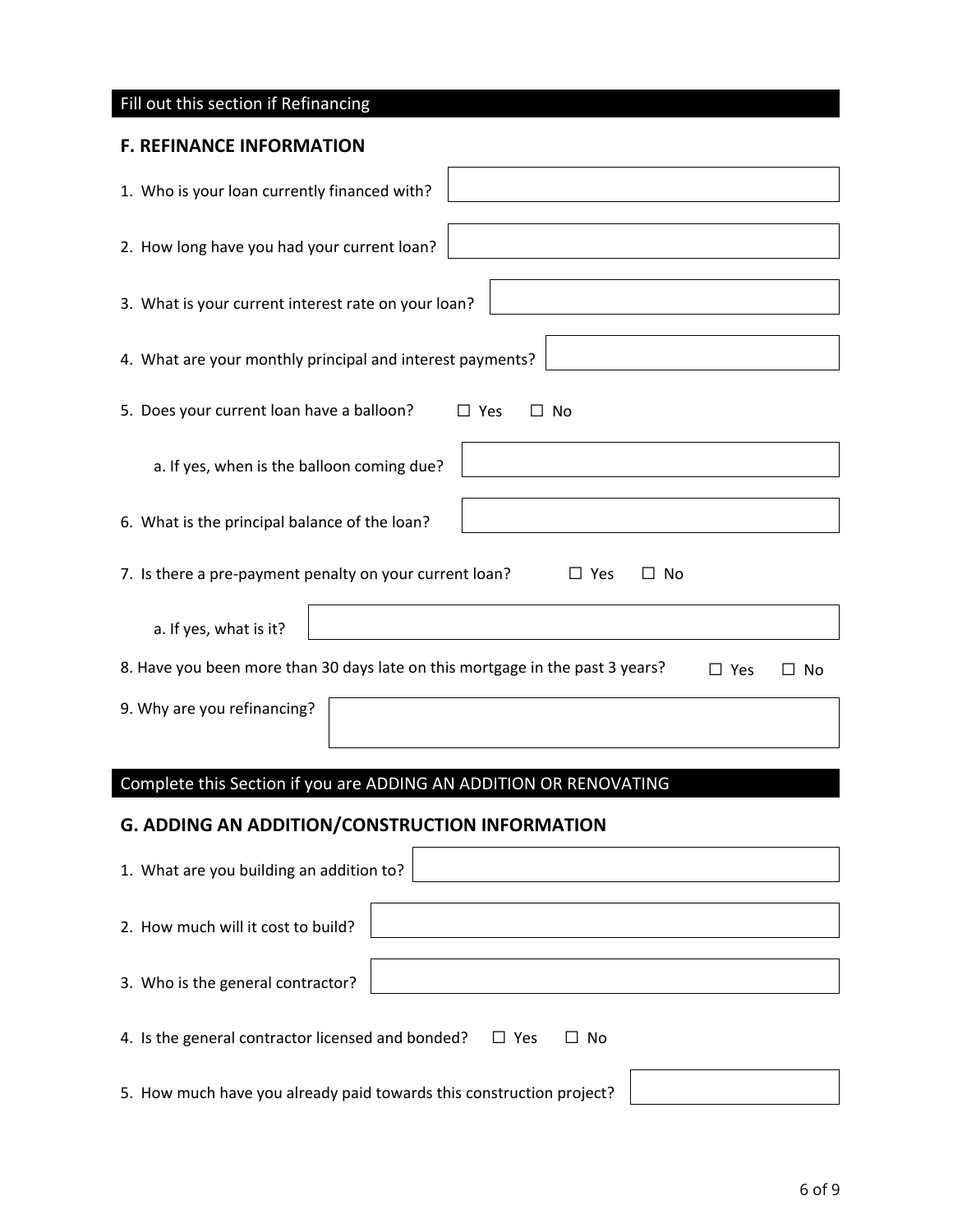| 6. Have the plans and building specifications been completed?  | $\Box$ Yes | $\Box$ No |
|----------------------------------------------------------------|------------|-----------|
| 7. Do you have all of the necessary permits pulled?            | $\Box$ Yes | $\Box$ No |
| 8. What is the square footage of the building upon completion? |            |           |

9. How will this addition/construction project improve your organization?

# Complete this Section if your project is a GROUND UP CONSTRUCTION PROJECT:

## **H. GROUND UP CONSTRUCTION**

| 1. What are you building?                                                                       |
|-------------------------------------------------------------------------------------------------|
| 2. Will this building replace an existing building?<br>$\Box$ Yes<br>□ No                       |
| If yes, are you keeping the current building or selling it?<br>$\Box$ Selling<br>Keeping<br>ш   |
| If selling the building, how much will you sell it for?                                         |
| How will the proceeds be used?                                                                  |
| Do you have it under contract to be sold?<br>$\Box$ Yes<br><b>No</b><br>$\Box$                  |
| If keeping the building, how will it be used?                                                   |
| 3. How much will it cost to build?                                                              |
| 4. Are you buying the land at this time or do you already own the land?<br>$\Box$ Buying<br>Own |
| If buying, how many acres?                                                                      |
| What is the cost?                                                                               |
| How much are you putting down towards the purchase price?                                       |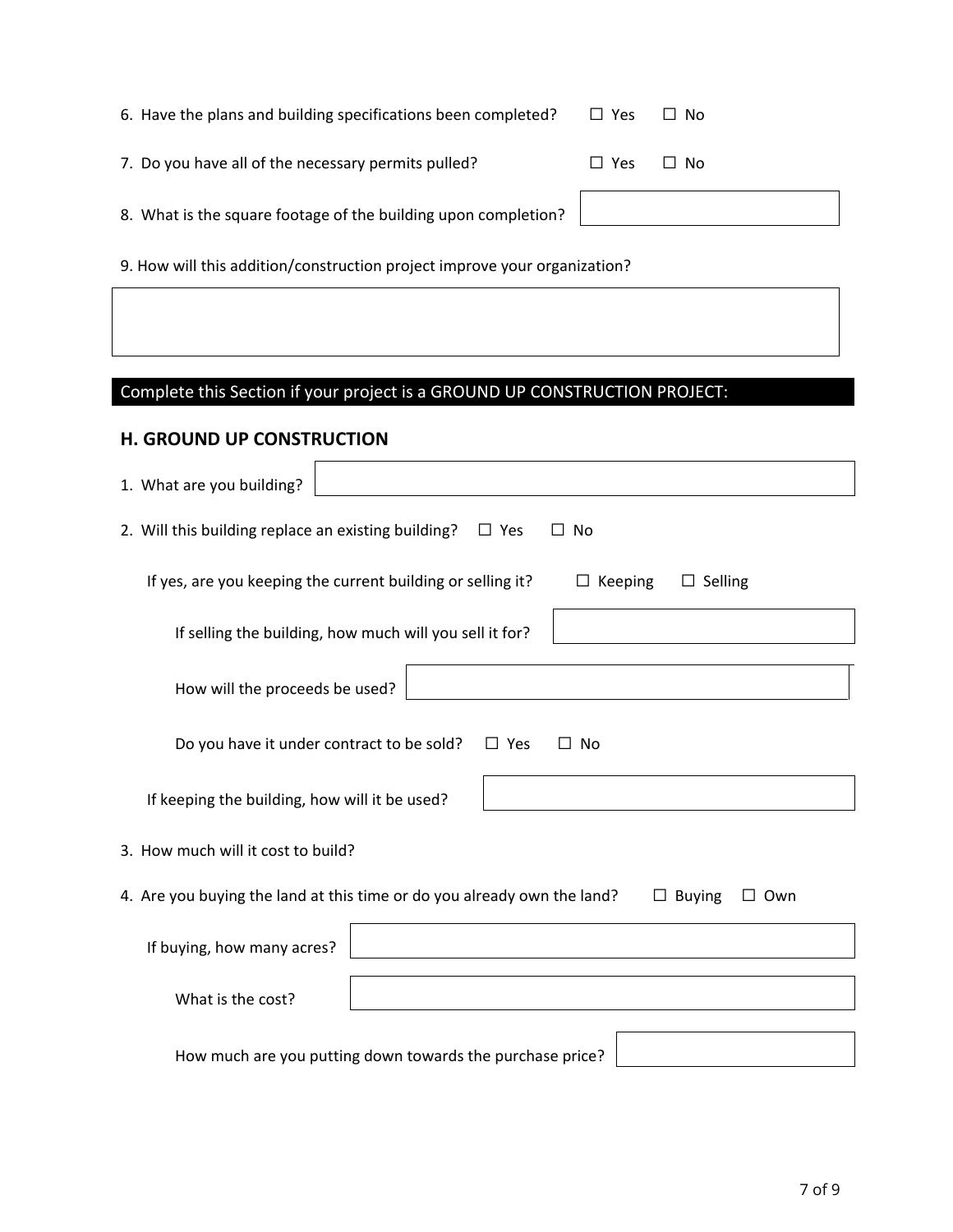If you already own the land:

| When did you purchase it?                                                        |
|----------------------------------------------------------------------------------|
| How many acres?                                                                  |
| How much do you owe?                                                             |
| Who is the loan with?                                                            |
| What is the interest rate?                                                       |
| 5. Who is the contractor?                                                        |
| 6. Is the contractor licensed and bonded?<br>$\Box$ Yes<br>$\Box$ No             |
| 7. How much have you already paid towards this construction project?             |
| 8. Have the plans been completed?<br>$\Box$ Yes<br>$\Box$ No                     |
| 9. Do you have all of the necessary permits?<br>$\Box$ Yes<br>$\Box$ No          |
| 10. If this is a new sanctuary, how many seats?                                  |
| 11. What will the square footage of the new building be when complete?           |
| 12. How far is this property from your current worship center?                   |
| 13. How will this new structure improve your Organization                        |
| Complete this Section if you are PURCHASING A NEW PROPERTY/BUILDING:             |
| <b>I. PURCHASE INFORMATION</b>                                                   |
| 1. What are you buying? (Sanctuary, school)                                      |
| 2. What is the distance between the current worship center and the new building? |
|                                                                                  |
| 3. What is the physical address of the property being purchased?                 |